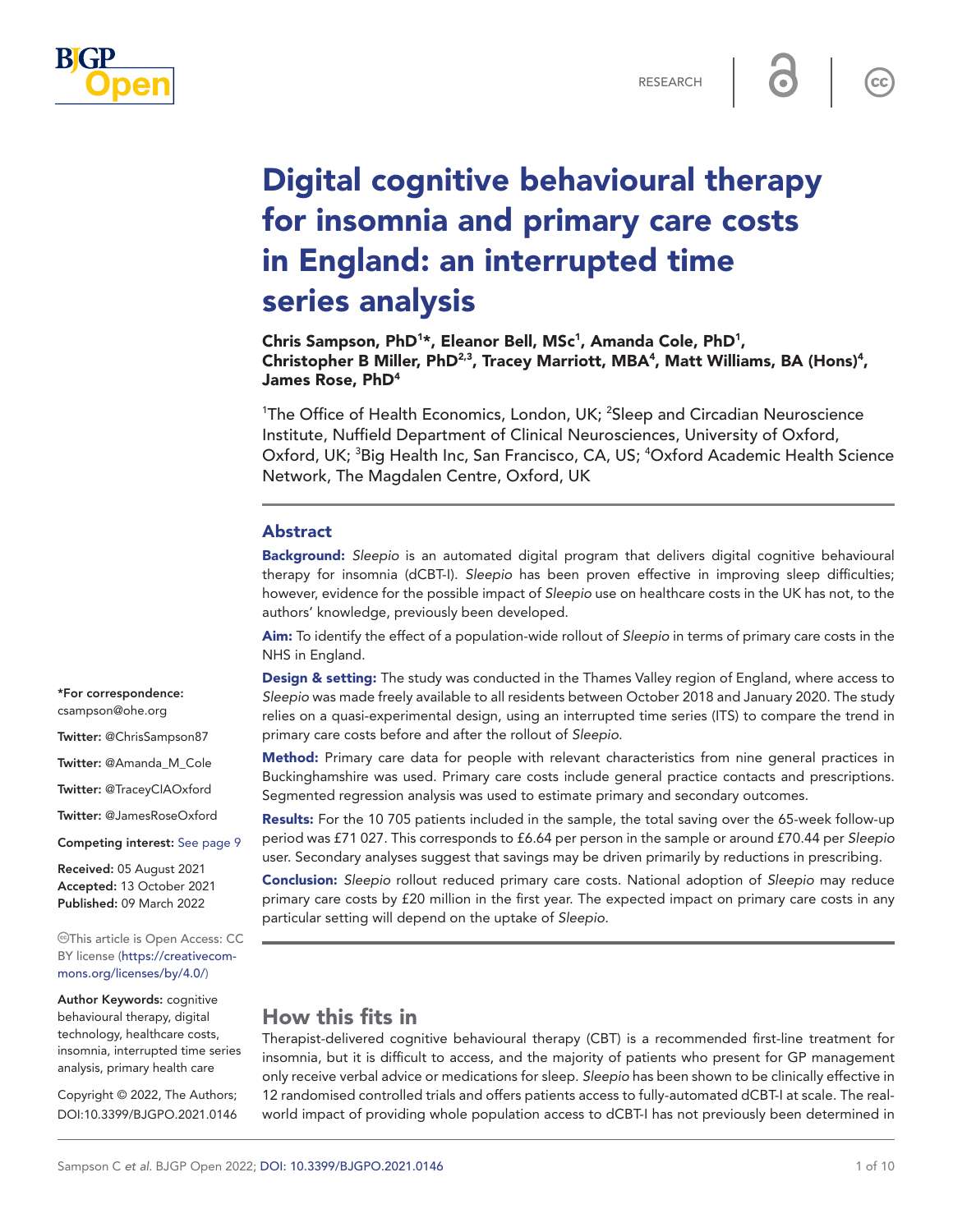terms of healthcare costs. *Sleepio* was made freely available in a large region of England, and primary care costs were evaluated before and after rollout.

# Introduction

In England, approximately 39% of people have symptoms of insomnia. The prevalence of diagnosed insomnia has increased over time and was 5.8% of the population in 2007.*[1](#page-8-1)* Insomnia is commonly managed by GPs through verbal advice (100%), sleep hygiene education (89%), and medication.*[2](#page-8-2)* Patients rarely receive access to first-line CBT for insomnia.*[3,4](#page-8-3)* This is due in part to a shortage of trained providers<sup>[5](#page-9-0)</sup> and a lack of treatment awareness.<sup>[2,6](#page-8-2)</sup> dCBT-I offers a potential solution.

*Sleepio* [\(https://www.sleepio.com\)](https://www.sleepio.com/) is a standardised and fully automated (that is, a standalone program without the need for professional human input) digital therapeutic, which comprises the full range of cognitive and behavioural techniques used in CBT for insomnia. It is designed for adults who want to improve their sleep and is available through a website and a supporting app. There is a growing body of evidence to support the effectiveness of *Sleepio*. For example, Espie *et al[7](#page-9-1)* and Freeman *et al<sup>[8](#page-9-2)</sup> demonstrated benefit in terms of the Sleep Condition Indicator and Insomnia Severity* Index. Espie et al<sup>[9](#page-9-3)</sup> found benefits to functional health, wellbeing, sleep-related quality of life, and symptoms of anxiety and depression.

The societal costs of insomnia are substantial,*[10](#page-9-4)* and evidence suggests that treatment can be cost-saving.*[11,12](#page-9-5) Sleepio* has been shown to improve workplace productivity,*[13,14](#page-9-6)* and some evidence indicates that *Sleepio* is associated with reductions in self-reported prescribed sleep medication use.*[15](#page-9-7)* However, its impact on healthcare service use and prescription costs is mostly unknown. Insomnia is a public health concern, with the costs associated with insufficient sleep estimated to be around £40 billion in the UK owing to lost productivity.*[16](#page-9-8)* Further costs are thought to be generated from increased healthcare expenditure and accident risk,*[11](#page-9-5)* with higher healthcare costs for people co-presenting with insomnia and comorbidities.*[17](#page-9-9)*

In England, *Sleepio* could be provided free of charge to the whole population, or to a subset of people who might need it, through NHS funding. Real-world evidence can provide valuable insights beyond evidence generated in a trial setting.

This study sought to address the current gap in knowledge by using real-world data to evaluate the impact of providing public access to *Sleepio* in terms of: 1) primary care service use costs; and 2) prescription costs. The study's main objective was to identify whether providing access to *Sleepio* resulted in a change in the trend of total primary care costs from the perspective of the NHS in England.

# Method

## Intervention

The *Sleepio* program consists of six 20-minute dCBT-I sessions over at least 6 weeks, with each session unlocked 1 week after completing the previous session. People in therapy can maintain a sleep diary to track progress, with advice tailored to the provided information. The sleep diary can be automatically populated with data from a wearable device. Patients can also access other online support tools, including an electronic library and user community.

As part of a 2-year implementation experiment funded by Innovate UK, Big Health Ltd provided access to *Sleepio* in partnership with the Oxford Academic Health Science Network (AHSN).*[18](#page-9-10)* Population rollout involved all adult residents of the Thames Valley region of England (Oxfordshire, Berkshire, and Buckinghamshire) being granted permission to access *Sleepio* online free of charge. Eligibility was determined by the registrants's postcode, which must be entered when individuals first use *Sleepio*. Passive promotional activity, such as online and print advertising, was conducted throughout the region to encourage individuals to use *Sleepio*. The largest employers in the region were identified and invited to promote *Sleepio* to their staff and provided with promotional content.

This study gave particular attention to Buckinghamshire, where additional primary care engagement was employed. The *Sleepio* team worked with selected general practices to offer *Sleepio* to patients most likely to benefit from dCBT-I. This work involved evaluating different implementation strategies at population scale and included training, implementing digital prompts for GPs, and providing patient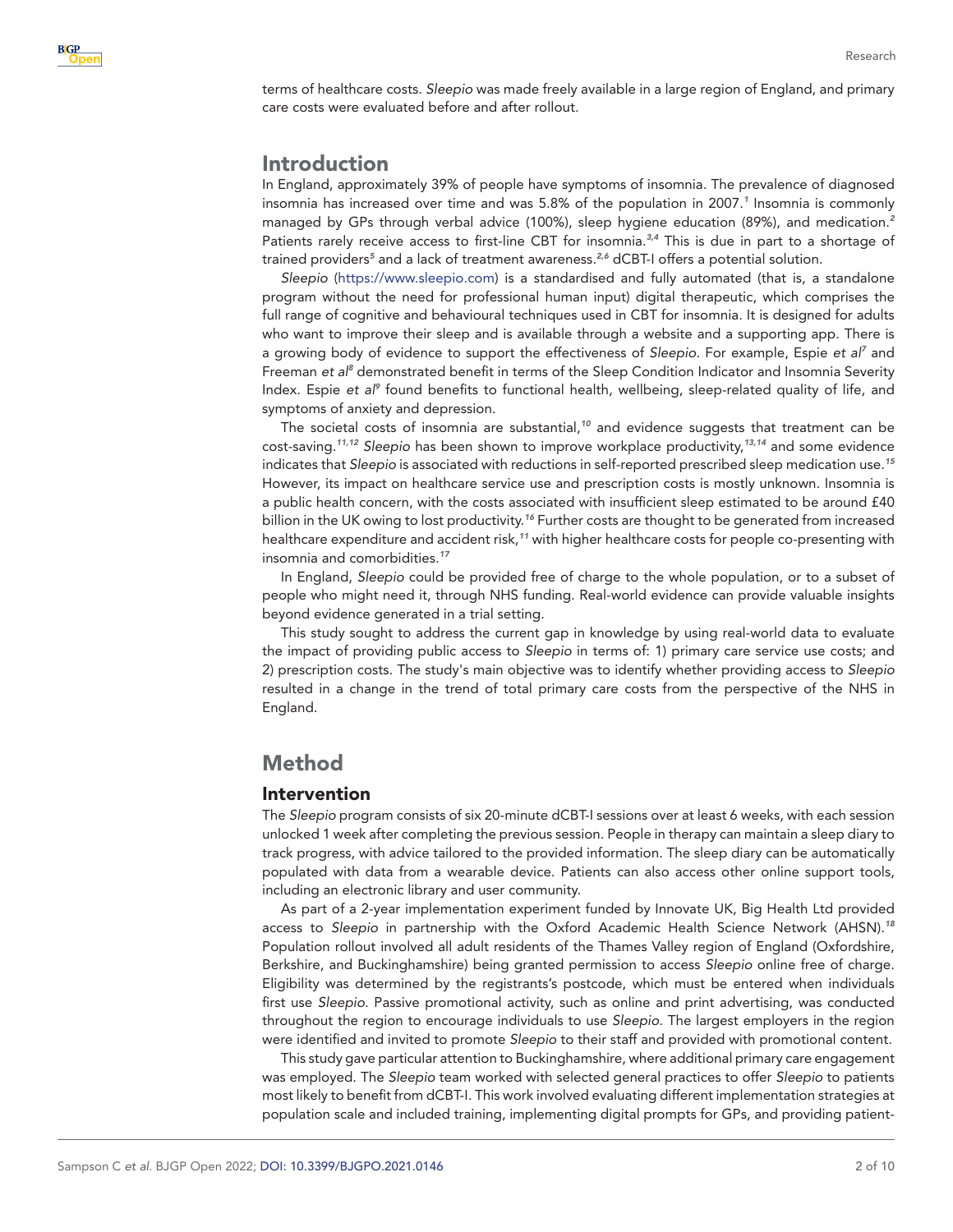centred resources to each practice. During the rollout period, additional awareness material was distributed, and practices were given tailored support. This level of engagement was not employed in Oxfordshire and Berkshire.

## Study design

This study adopted a before and after quasi-experimental design. An ITS approach was used to estimate the change in total primary care costs following the rollout of *Sleepio*. The ITS analysis controlled for baseline levels and trends in costs.

The cohort consisted of patients from nine general practices. Patients who were expected to be more likely to use *Sleepio* (based on criteria described below) were selected to reduce noise in the sample.

The study design relies on two key assumptions. First, the primary care costs of people who do not use *Sleepio* are not affected by *Sleepio* rollout. Second, people who do not satisfy the selection criteria do not use *Sleepio*. These assumptions imply that there would be no change in primary care use outside of the sample that is attributable to *Sleepio* rollout.

## Data

EMIS Health is a software company that provides electronic patient record systems to general practices across the UK. Nine GP practices in Buckinghamshire were recruited, from which it was aimed to extract data for ≥10 000 patients from the EMIS system.

Practices were selected to represent a range of levels of deprivation. Patients needed to satisfy at least one of the following criteria within the extraction period:

- a diagnosis of insomnia;
- a diagnosis of depression or anxiety disorder;
- prescription of a hypnotic or anxiolytic medication; or
- referral to *Sleepio* by a GP.

Individuals below the age of 18 years were excluded. The purpose of these criteria was to limit the sample to those who it was anticipated might use *Sleepio*. It was expected that insomnia diagnosis would rarely be coded in the data. Therefore, relevant prescribing (that is, British National Formulary [BNF] section 4.1 hypnotics and anxiolytics drugs*[19](#page-9-11)*) was used as an inclusion criterion to identify people experiencing sleep problems.

Patient-level data were aggregated as patient-weeks, except for time-invariant patient characteristics. The data extraction period was 12 months before *Sleepio* rollout (from October 2017) up to 15 months after *Sleepio* rollout (to January 2020). This provided an adequate timeframe to capture seasonal effects within the ITS design. Notably, the timeframe incorporates three Christmas periods, which were anticipated to be a significant correlate for primary care service use. Data were extracted by an independent specialist provider (Interface Clinical Services Ltd).

Data were also collected from all individual users of *Sleepio*, either through the *Sleepio* website or the supporting iOS app. This sample cannot be linked to the EMIS sample. These data are used for descriptive purposes only, providing information on uptake across the region.

# Analysis

## Primary analysis

The primary outcome for the analysis is the average primary care costs per patient per week, where primary care costs include GP practice contacts and prescription costs. Unit costs were attributed to resource use using information from the Unit Costs of Health and Social Care.*[20](#page-9-12)* According to the specific medicine, dose, and pack size, prescription costs were obtained from the BNF Online.*[19](#page-9-11)*

A segmented regression analysis of the ITS data was employed to estimate the change in the trend of the primary outcome, such that the full model was estimated as

$$
Y_{ijt} = \beta_0 + \beta_1 time_t + \beta_2 intervention_t + \beta_3 post_t + \beta_4 X_{ijt} + u_j + e_{ijt}
$$

where  $Y_{ijt}$  is total primary care costs for individual *i* from practice *j* at time *t*; *time<sub>t</sub>* corresponds with the number of the week in the time series at time *t*; *intervention*<sub>t</sub> is a binary indicator for time *t* being before (*intervention* = 0) or after (*intervention* = 1) *Sleepio* rollout; *postt* corresponds to the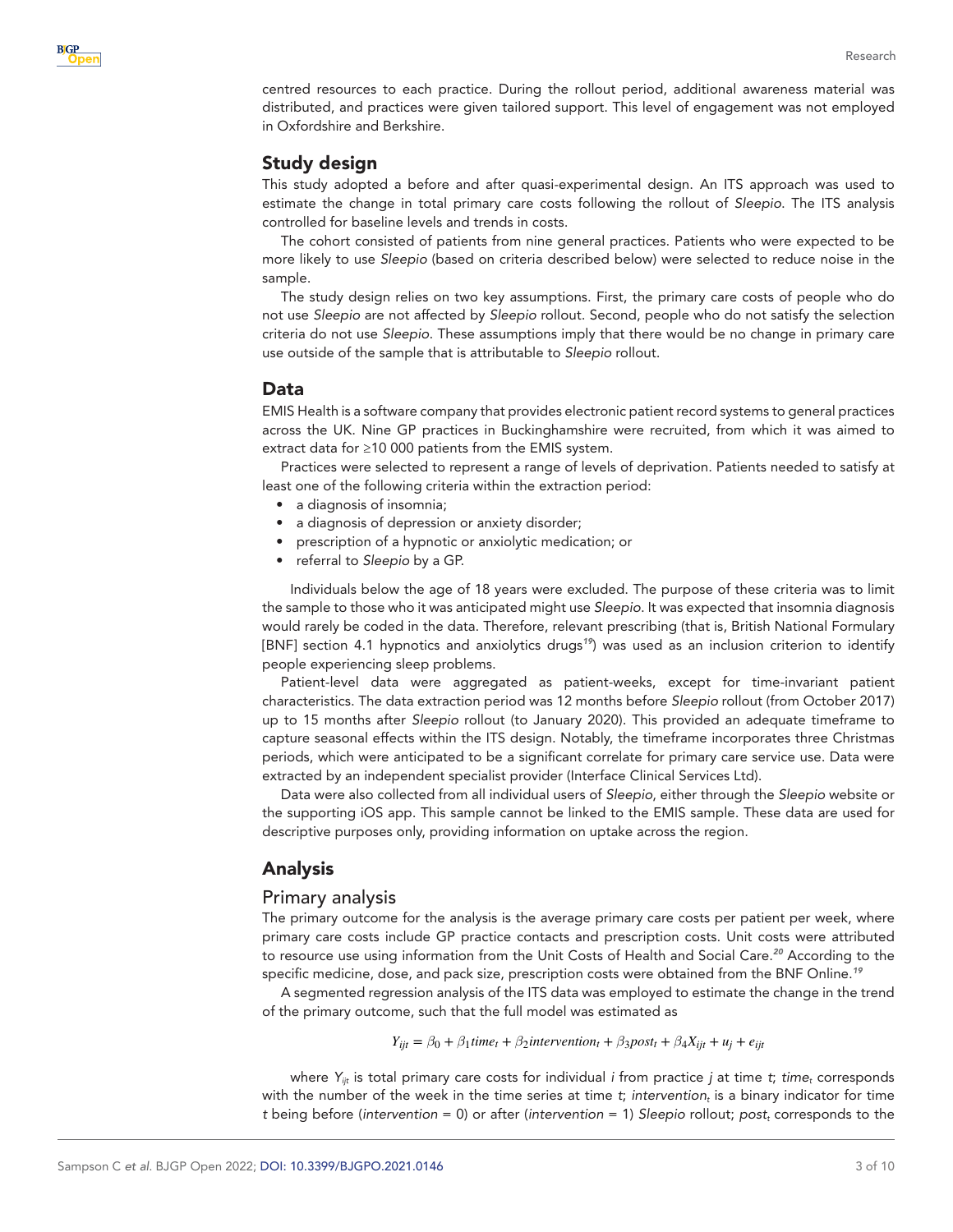<span id="page-3-0"></span>Table 1 Overview of secondary analyses

| <b>Analysis</b> | Population                                       | Intervention     | Outcome                       |
|-----------------|--------------------------------------------------|------------------|-------------------------------|
|                 | People referred to Sleepio by their GP           | Sleepio rollout  | Total prescription costs      |
|                 | People referred to Sleepio by their GP           | Sleepio rollout  | Count of Z-drug prescriptions |
|                 | People with a diagnosis of anxiety or depression | Sleepio rollout  | Total primary care costs      |
|                 | Whole sample                                     | Sleepio referral | Total primary care costs      |

number of weeks after the intervention at time *t*;  $X_{ijt}$  is a vector of patient-, practice-, and timespecific confounders;  $u_j$  represents a random error term at the level of the practice; and  $e_{\it ijt}$  represents unexplained variability.

In this model,  $\beta_0$  estimates baseline costs at  $t = 0$ ;  $\beta_1$  estimates the pre-*Sleepio* trend in costs;  $\beta_2$ estimates the immediate change in *Y* at the time of *Sleepio* rollout; and  $\beta_3$  estimates the change in trend after *Sleepio* rollout compared with the pre-intervention trend. The post-intervention slope is estimated as *ß*1 + *ß*3. Seasonal effects are accounted for by including an indicator within *X* for the season in which week *t* falls, where weeks 10–22 of any calendar year are spring, 23–35 are summer, 36–48 are autumn, and 49 through to 9 are winter.  $B_4$  estimates seasonal and other confounding effects. The rollout period for *Sleepio* was assumed to span 6 weeks (this does not relate to the number of sessions that individuals complete, but rather to the time needed to make *Sleepio* accessible to the whole population).

The segmented regression analysis used a generalised linear model, with appropriate distributions and link functions fitted according to visual inspection of the data and use of a modified Park test and link tests. First-order autocorrelation was tested using the Durban–Watson test. Individual-level observations were drawn from practices, within which observations may be correlated. A multilevel regression model was implemented to account for clustering within practices.

#### Secondary analyses

Four exploratory secondary analyses were conducted, as set out in *[Table 1](#page-3-0)*. Two of the secondary analyses (A and B) focused on prescriptions. These analyses could help healthcare commissioners to better understand the impact on costs and resource use characterised in the primary analysis. The budgetary implications of changes in prescription costs may differ from those associated with changes in GP contacts. The long-term prescription of non-benzodiazepines (zolpidem and zopiclone, commonly known as Z-drugs) for sleep problems is a concern in and of itself, owing to their side effects and lack of effectiveness.*[4](#page-8-4)*

For analyses A and B, only individuals who were referred to *Sleepio* — at any point in the follow-

up period — were included. Reducing the size of the dataset in this way made it possible to more effectively control for individual-level variation, and potentially identify effects directly attributable to *Sleepio* use.

Previous research on *Sleepio* has demonstrated benefits in terms of anxiety or depression symptoms and the potential for *Sleepio* to be particularly effective for people with anxiety or depression.*[8,9,21](#page-9-2)* To contribute to this evidence base, the primary analysis was implemented with stratification according to the presence of a diagnosis of anxiety or depression.

To further test the robustness of the findings and the extent to which any treatment effect is attributable to *Sleepio* rollout, analysis D was conducted whereby referral to *Sleepio* is the intervention. In this case, the control group is the population of patients who were never referred to *Sleepio*. An analysis similar to the primary

<span id="page-3-1"></span>

|                | <b>EMIS</b> data |                     |       |  |
|----------------|------------------|---------------------|-------|--|
|                |                  | Referred to Sleepio |       |  |
| Practice       | Sample size, n   | n                   | ℅     |  |
| 1              | 2391             | 220                 | 9.20  |  |
| 2              | 812              | 87                  | 10.71 |  |
| 3              | 1849             | 171                 | 9.25  |  |
| $\overline{4}$ | 295              | 33                  | 11.19 |  |
| 5              | 757              | 64                  | 8.45  |  |
| 6              | 1511             | 138                 | 9.13  |  |
| 7              | 454              | 79                  | 17.40 |  |
| 8              | 2351             | 148                 | 6.30  |  |
| 9              | 285              | 68                  | 23.86 |  |
| Total          | 10705            | 1008                | 9.42  |  |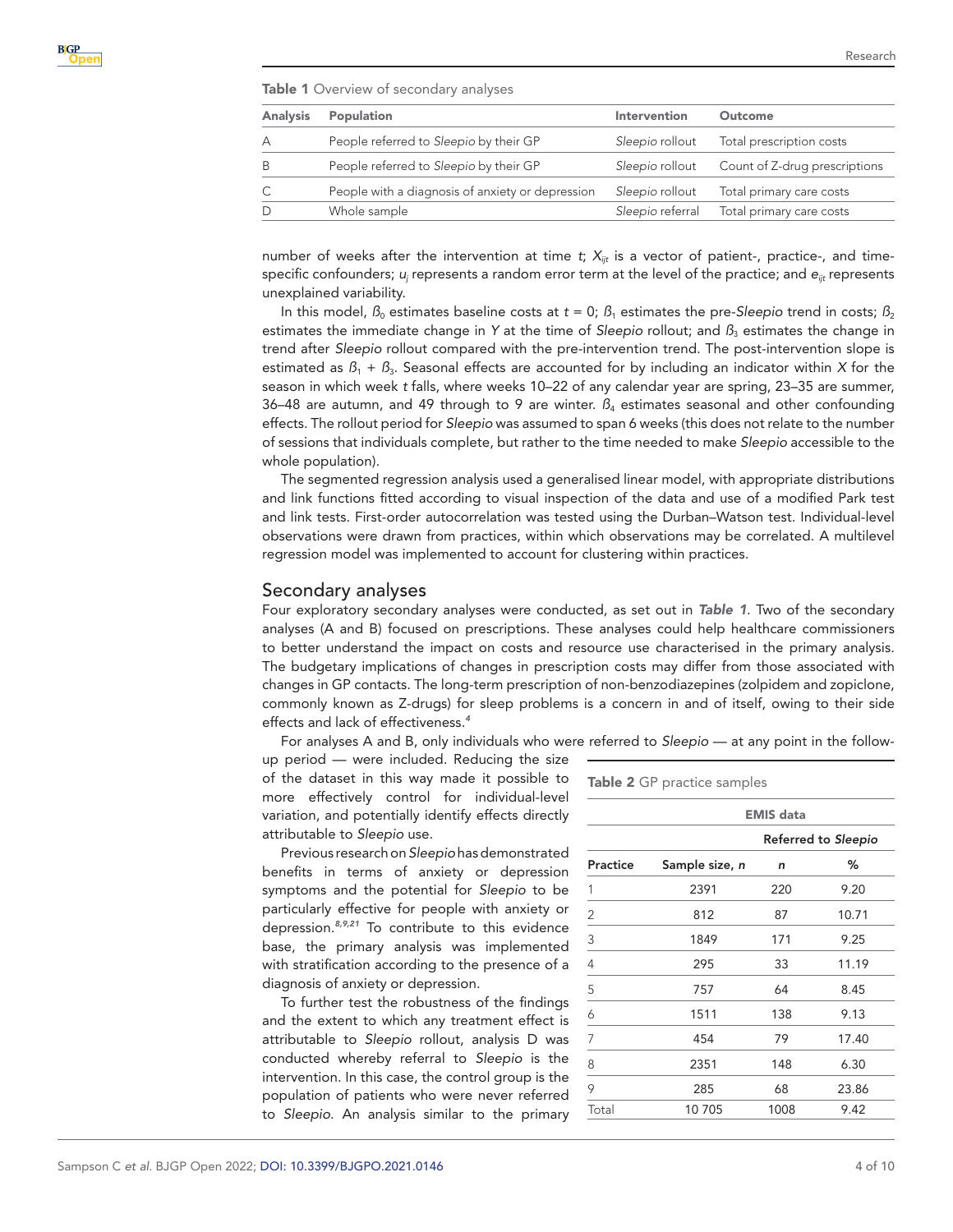<span id="page-4-0"></span>Table 3 Estimated number of patients who used Sleepio by population

|                    | Population size, n | <b>Estimated patients based on</b><br><b>EMIS</b> data |                   | <b>Estimated patients based</b><br>on Sleepio data |            |
|--------------------|--------------------|--------------------------------------------------------|-------------------|----------------------------------------------------|------------|
| Population         |                    | n                                                      | %                 | n                                                  | %          |
| <b>EMIS</b> sample | 10 705             | 1008                                                   | 9.42              | Unknown <sup>a</sup>                               | Unknownª   |
| Nine practices     | 129 865            | 1008 <sup>b</sup>                                      | 0.78 <sup>c</sup> | 1220                                               | 0.94       |
| Buckinghamshire    | 540 059            | 4192c                                                  | 0.78 <sup>c</sup> | 3134                                               | 0.58       |
| Thames Valley      | 2 300 000          | 17.940c                                                | 0.78 <sup>c</sup> | 12 374                                             | 0.54       |
| England            | 55 980 000         | 434 512 <sup>c</sup>                                   | 0.78 <sup>c</sup> | $302292^{\circ}$                                   | $0.54^{b}$ |

a Unknown represents the number of people across the EMIS sample who registered in the Sleepio app, which the authors were not able to observe because the two data sets could not be linked. **Extrapolated from observation.**<br>Mesumed from extrapolation Assumed from extrapolation.

analysis was implemented, using a hierarchical generalised linear model to evaluate the effect on primary care costs, in any given week, of having been referred to *Sleepio* by a GP. This approach is more susceptible to selection bias, but could provide more precise identification of patients who use *Sleepio* and reduce noise in the sample.

## Results

The analysis included 1 252 485 patient-week observations from 10 705 patients over 117 weeks. Of the sample, 64.41% identified as female. Age was observed in 5-year bands (except for those aged 18–25 and >90 years). The median age band was 50–55 years; 50.21% of the sample were aged 35–65 years (data not shown). *[Table 2](#page-3-1)* shows the number of patients in each practice and the number recorded as being referred to *Sleepio* at least once within each practice, of which there were 1008 patients in total.

Across the sample, 1655 (15.46%) people had at least one record of an insomnia diagnosis, and 5515 (51.52%) had at least one diagnosis of anxiety or depression. Inclusion criteria prescriptions (hypnotics or anxiolytics) were received by 3001 (28.03%) people, with 1919 (17.93%) receiving at least one hypnotic prescription and 1502 (14.03%) receiving at least one anxiolytic prescription (data not shown).

In October 2018, the total number of patients registered with the nine practices in the study was 129 865, and the total population of Buckinghamshire was around 540 059.*[22](#page-9-13) [Table 3](#page-4-0)* illustrates the estimated number of patients who used *Sleepio* for different population sizes, based on the number of people recorded as being referred by their GP in the EMIS data and the actual number of patients recorded by *Sleepio* within the full 117 weeks of the study.

The EMIS data only included referrals recorded by GPs, while the *Sleepio* data included all referral routes. *Sleepio* data relating to the nine practices rely on patients self-reporting GP referral. An

| Category                | <b>Preferred model</b> | Model 2               | Model 3               | Model 4              | Model 5         |
|-------------------------|------------------------|-----------------------|-----------------------|----------------------|-----------------|
| Time                    | 0.002 <sup>a</sup>     | $0.002$ <sup>a</sup>  | 0.002 <sup>a</sup>    | 0.001 <sup>a</sup>   | 0.004           |
| Intervention            | $-0.038$ <sup>a</sup>  | $-0.036$ <sup>a</sup> | $-0.033$ <sup>a</sup> | $0.033$ <sup>a</sup> | $0.263^{\circ}$ |
| Post                    | $-0.002$ <sup>a</sup>  | $-0.002$ <sup>a</sup> | $-0.002$ <sup>a</sup> | $-0.000$             | $-0.003$        |
| Seasonal adjustment     | <b>YES</b>             | <b>YES</b>            | <b>YES</b>            | <b>NO</b>            | <b>NO</b>       |
| Age bands               | <b>YES</b>             | <b>YES</b>            | <b>NO</b>             | <b>NO</b>            | <b>NO</b>       |
| Sex                     | <b>YES</b>             | <b>YES</b>            | <b>NO</b>             | <b>NO</b>            | <b>NO</b>       |
| Diagnoses               | <b>YES</b>             | <b>NO</b>             | <b>NO</b>             | <b>NO</b>            | <b>NO</b>       |
| Practice random effects | <b>YES</b>             | <b>YES</b>            | <b>YES</b>            | <b>YES</b>           | <b>NO</b>       |

<span id="page-4-1"></span>Table 4 Full sample regression coefficients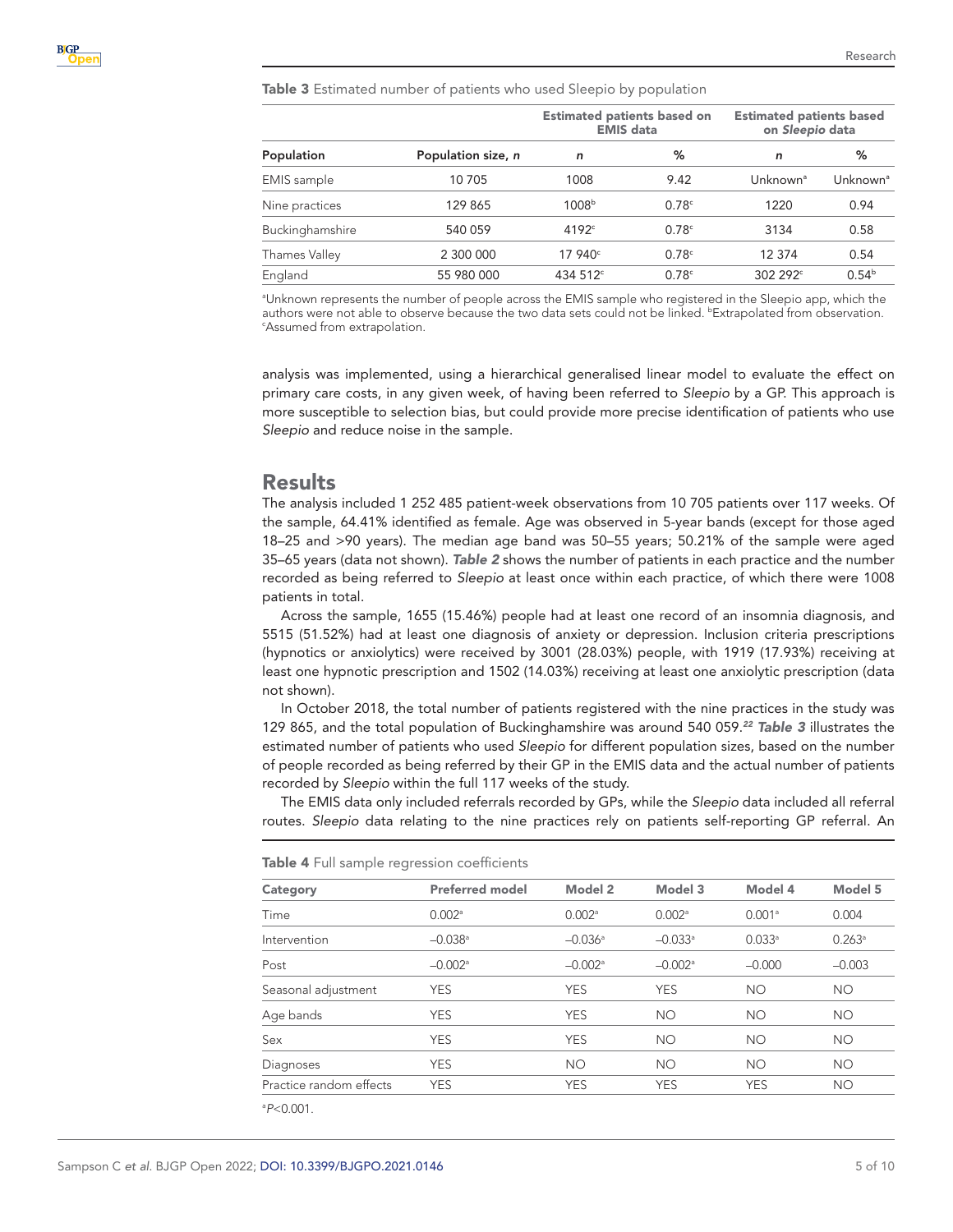<span id="page-5-0"></span>Table 5 Projected reduction in primary care costs associated with Sleepio rollout

| Sample                        | 1 year                               | 65 weeks                             | $2$ years <sup>a</sup>      | $3 \text{ years}^a$             |  |
|-------------------------------|--------------------------------------|--------------------------------------|-----------------------------|---------------------------------|--|
| Per person<br>(95% CI)        | £4.66<br>$(f3.20 \text{ to } f6.13)$ | £6.64<br>$(f4.60 \text{ to } f8.67)$ | £13.00<br>(£9.15 to £16.84) | £21.48<br>(£15.22 to<br>£27.75) |  |
| Per Sleepio user <sup>b</sup> | £49.52                               | £70.44                               | £138.00                     | £228.07                         |  |
| Nine practices                | £49 930                              | £71 027                              | £139 144                    | £229 967                        |  |
| Buckinghamshire               | £207 640                             | £295 374                             | £578 648                    | £956 347                        |  |
| Thames Valley                 | £884 298                             | £1 257 936                           | £2 464 343                  | £4 072 885                      |  |
| England                       | £21 523 042                          | £30 617 071                          | £59 979 956                 | £99 130 468                     |  |

<sup>a</sup>Projection beyond the observed period. **b9.42%** of the sample based on GP referrals.

individual's county is determined by their postcode provided in *Sleepio*. The Thames Valley region was taken as comprising the three counties of Buckinghamshire (including Milton Keynes), Oxfordshire, and Berkshire.

#### Primary analysis

The regression results from the primary analysis are shown in *[Table 4](#page-4-1)*. Several models are reported as a sensitivity analysis of alternative specifications.

All models except Model 5 are hierarchical generalised linear models using a quasi-gamma distribution with a variance function of  $V(\mu) = \mu^2$  and log link. Model 5 is an ordinary least squares linear regression model. The preferred model is that which exhibited superiority in statistical tests and provided the most convincing predictions visually.

A positive coefficient for *Time* shows that primary care costs increase over time, before *Sleepio* rollout. A negative coefficient for *Intervention* implies that the immediate impact of *Sleepio* rollout (during the 6-week rollout period) is to reduce primary care costs. A negative coefficient for *Post* shows that the effect of *Sleepio* rollout was to reduce the trend shown by the coefficient on *Time*. If the negative coefficient for *Intervention* is smaller than the positive coefficient for *Time*, it implies that the upward trend in primary care costs continues after *Sleepio* rollout, but at a slower rate.

The regression results imply three key overall findings. First, there is a slight increasing trend in primary care costs over time. Second, *Sleepio* rollout has a small but statistically significant negative impact on costs during the initial 6-week rollout period. Third, *Sleepio* rollout mitigates the trend of increasing primary care costs.

Comparison between the alternative model specifications reveals that seasonal adjustment is critical; accounting for seasonal effects reverses the direction of effect for *Intervention* and results in statistical significance for *Post*.

The preferred model results show that the absolute difference in mean weekly costs per person, associated with *Sleepio* rollout, is a saving of £0.16 at week 65. This corresponds to £6.64 per person over the 65-week follow-up period, including the initial rollout period. The 95% confidence interval (CI) for this estimate is a saving of between £4.60 and £8.67. Across the observed sample of 10 705 people, *Sleepio* rollout reduced primary care costs by £71 027 (95% CI = £49 291 to £92 762) (*[Table 5](#page-5-0)*).

*[Table 5](#page-5-0)* presents projections for average cost savings for different populations over different durations, based on the preferred model specification. The projections assume that, beyond the

<span id="page-5-1"></span>Table 6 Secondary analysis regression coefficients

|              |                       |                      | Analysis A (prescription costs) Analysis B (Z-drugs) Analysis C (anxiety/depression sample) |
|--------------|-----------------------|----------------------|---------------------------------------------------------------------------------------------|
| Time         | $0.005^{\circ}$       | 0.002 <sup>b</sup>   | $0.003$ <sup>a</sup>                                                                        |
| Intervention | 0.013                 | $0.222$ <sup>a</sup> | $-0.046^{\circ}$                                                                            |
| Post         | $-0.004$ <sup>a</sup> | $-0.003c$            | $-0.003a$                                                                                   |

a *P*<0.001. b *P*<0.05. c *P*<0.01.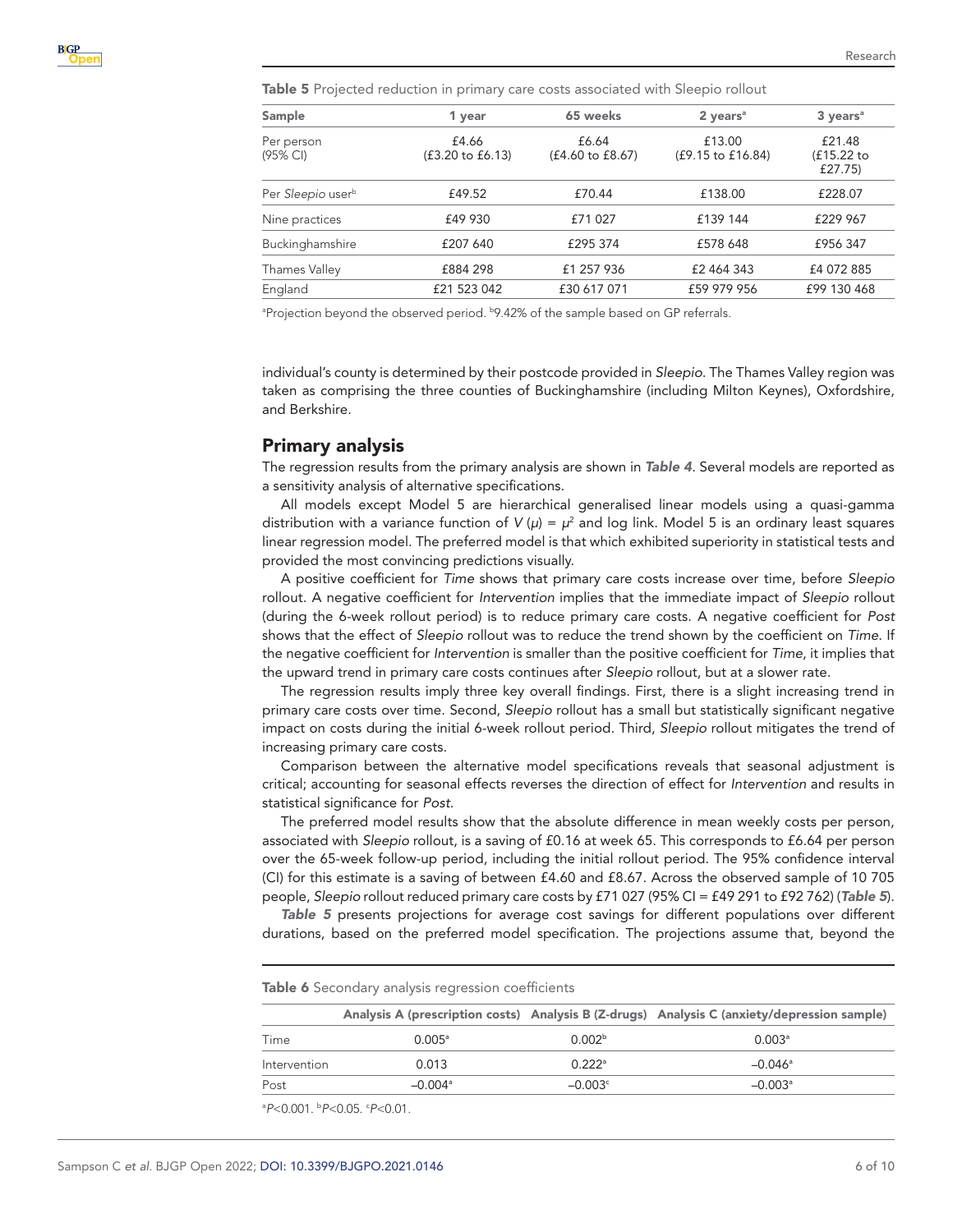observation period (that is, 65 weeks), primary care costs return to the trend observed before *Sleepio* rollout (represented by the coefficient for *Time* in *[Table 4](#page-4-1)*).

*[Table 5](#page-5-0)* includes estimates per *Sleepio* user, based on the uptake estimates in *[Table 3](#page-4-0)*, which assumes a growing population of users with growth at the rate observed in the study. Economic evaluations and decision analyses often rely on estimating effects at the individual level, which this study does not observe. Therefore, to inform future research, alternative projections are provided based on changes over time at the individual level. These projections are based on the assumption that *Sleepio* rollout is equivalent to treatment exposure at the individual level, such that those people identified as *Sleepio* users become *Sleepio* users at the point of the rollout. These projections assume a return to pre-rollout trends and no new users after Year 1, such that Year 1 savings for projected new users are subtracted from projected cumulative savings. In this case, the 2-year savings per user would be £88.48 (£138.00 minus £49.52). The 3-year savings would be £139.59 (£228.07 minus £88.48). Rather than projecting a growing saving over time as trends diverge, this approach assumes a shift to the pre-rollout trend to converge on an annual saving of £90.07 per user in the long term. Based on existing evidence, these effects might be expected to be maintained for up to 3 years.*[23](#page-9-14)*

## Secondary analyses

*[Table 6](#page-5-1)* shows the key coefficients for the secondary analyses that maintained the segmented regression analysis approach, as summarised in *[Table 1](#page-3-0)*. All analyses included seasonal adjustment, age, sex, diagnoses, and practice random effects. Analysis A and B used a Poisson distribution with a log link. Analysis C used the same model specification as the primary analysis.

The coefficient for the pre-existing increasing trend in prescription costs (0.005) is greater than that for overall costs (0.002), as is the coefficient for the impact of *Sleepio* on the trend (–0.004 compared with –0.002). The coefficients for Analysis A can be used to estimate a reduction in prescription costs at 65-week follow-up of £8.62 per person (£5.40 in the first year), suggesting that the observed reductions in prescription costs of the primary analysis may significantly explain savings. Analysis B shows that *Sleepio* had a small but statistically significant impact in achieving a downward trend in the prescription of Z-drugs. Analysis C supports the notion that *Sleepio* may be more effective in reducing costs among people diagnosed with anxiety or depression (*n* = 5515). The average saving per person in this group, over 65 weeks, was £9.27.

The final analysis (D), treating *Sleepio* referral as the intervention, identified a negative but statistically non-significant effect. This is likely owing to a selection bias, whereby individuals who use *Sleepio* may be more likely to have higher levels of resource use, all else being equal. An exploratory analysis of the insomnia subsample did not identify any statistically significant findings. This may be owing to difficulty with coding insomnia or a lack of power associated with the sample size.

# **Discussion**

#### Summary

The main findings of the analysis show that the rollout of *Sleepio* in the Thames Valley region reduced average primary care costs, including general practice contacts and prescriptions.

Over the observed follow-up period, the average saving in the sample was £6.64 per person. Assuming that people outside of the sample were not affected by the rollout of *Sleepio*, this corresponds to a saving of £71 027 across the nine practices.

The secondary analyses suggest that reductions in prescription costs are a significant driver in reducing overall primary care costs. This is partly explained by reductions in the prescription of Zdrugs, which may include both off-label and on-label use. Data from *Sleepio*, collected separately from the present analysis, suggest that around 26% of people referred to *Sleepio* would start CBT (according to Big Health Ltd operational data for the Thames Valley region). Based on these figures, the saving per patient associated with prescription costs may be £20.77 in the first year (£5.40/0.26), around half of the per-user saving identified across the whole sample.

The reduction in costs observed in the subsample of people diagnosed with anxiety or depression (*n* = 5515) was greater than the average saving across the whole sample. Future research should explore the potential for cost savings in different categories of expenditure and different populations.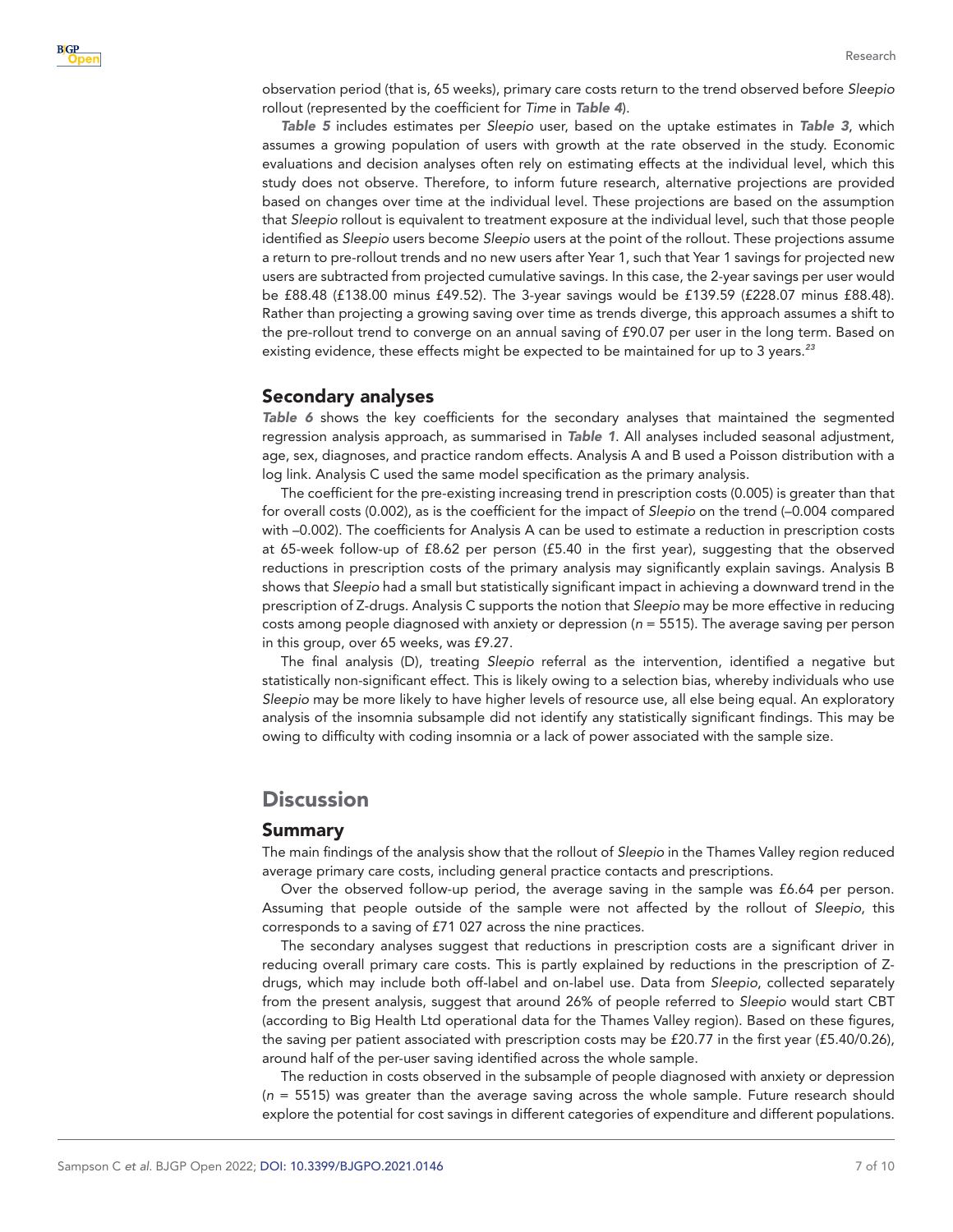## Strengths and limitations

A strength of the analysis is that the primary and secondary outcomes and analytical approach were determined before the data were analysed. The preferred model was selected on the basis of predictive ability and fit for the primary outcome.

The main findings are robust across a variety of model specifications. The observed direction of effect on the trend in costs is not sensitive to seasonal effects or individuals' characteristics. This supports the generalisability of the findings. Practices with different proportions of people with the diagnoses observed in the data may, therefore, expect to observe similar impacts for the subpopulation that satisfies the inclusion criteria.

The inclusion of seasonal effects and practice random effects was important in demonstrating a statistically significant impact of *Sleepio* rollout. However, the direction of effect for the trend in costs was not undermined by their exclusion. The evidence suggests that the cost savings were not driven by any single practice, supporting the findings' generalisability. However, variation was observed by practice, and commissioners should consider the characteristics of providers and patients that may act as barriers or facilitators to changes in service use.*[18](#page-9-10)*

It is important to note that this study is not a cost-effectiveness analysis, and the estimates do not include other potential cost impacts associated with *Sleepio* rollout. In particular, the analysis does not attribute any direct cost to *Sleepio* rollout or use. The advantage of this is that the analysis is independent of *Sleepio* pricing. The relevance of the study will not be undermined by changes in the price of *Sleepio* licences.

In practice, access to *Sleepio* may be priced on the basis of initiation of dCBT-I rather than initial registration by a user or referral by a GP. A limitation of the analysis is that whether individuals in the EMIS data sample initiated dCBT-I cannot be identifed.

It was not possible to describe the sample in detail owing to the limited availability of personally identifiable data, as agreed with participating practices. This makes it difficult to assess the representativeness of the sample. As a result, the extrapolations to the national level are speculative; it is not possible to weight the observations according to the characteristics of the population as a whole, which may be particularly important in considering the uptake of a digital technology.*[24](#page-9-15)*

The study was also unable to observe any changes in resource use in areas outside of Buckinghamshire, where primary care engagement was based on passive promotional activity and not used to drive uptake. As shown in *[Table 3](#page-4-0)*, a lower level of uptake was observed in these areas. This has implications for implementation strategies and related costs. Further work could evaluate the resource impact of *Sleepio* rollout in alternative settings, such as when delivered as an adjunctive intervention for those with poor sleep through the Improving Access to Psychological Therapies (IAPT) programme. The analysis does not provide estimates of any impact on referrals to secondary care or resources used in settings other than GP practices. Owing to the pre-specification of the primary outcome and the development of the model to suit these data, there was limited scope for the study to explore different aspects of resource use without suffering from overtesting. The design of the analysis also limits the extent to which the impact on resource use relating to GP contacts compared with that associated with prescription costs can be estimated.

Optimal sample specifications for identifying statistically significant effects in ITS analyses are difficult to estimate reliably.*[25](#page-9-16)* One limitation of this study is that simulations to specify a sample size were not conducted before data collection was commenced. The sample size was determined on the basis of practicality and the authors' expectations about uptake and the variability in healthcare costs. Nevertheless, the total number of observations is likely to provide reliable estimates.*[26](#page-9-17)*

An alternative study design may have enabled the study to overcome several of the limitations described here. Observation of a contemporaneous comparator, such as practices outside of the rollout area, would have enabled accounting for unobserved causes of variation in healthcare costs. However, it was not possible to establish the necessary contacts and agreements to support such a design.

#### Comparison with existing literature

To the authors' knowledge, no studies have evaluated the real-world healthcare cost impact of providing CBT for insomnia at population scale. Previous health economic evaluations of CBT for insomnia have focused on evaluations using data from controlled trials,*[27](#page-9-18)* which may not be generalisable to primary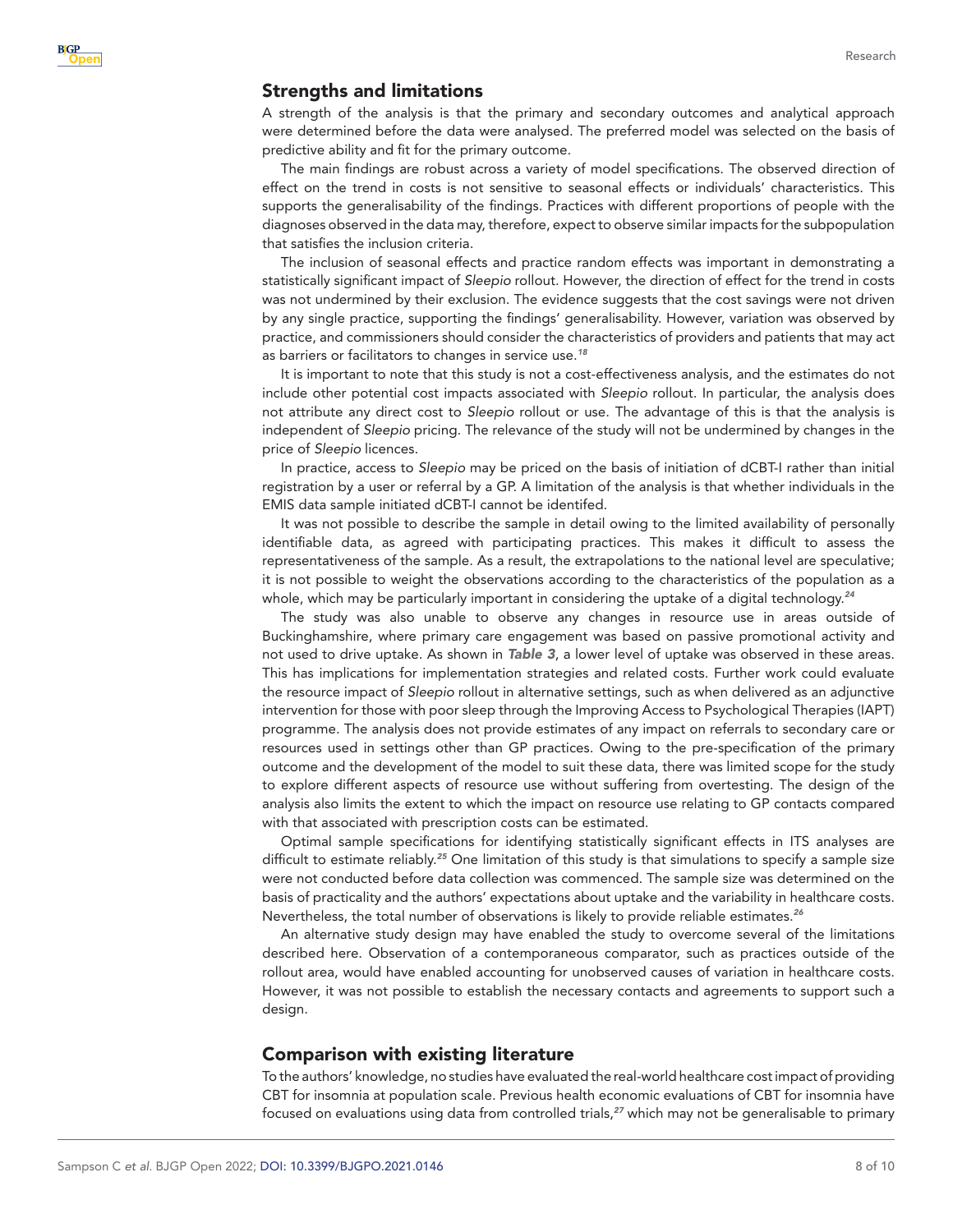care settings where GPs manage insomnia.<sup>[2](#page-8-2)</sup> This analysis supports previous research showing that dCBT-I can reduce prescribing.*[15](#page-9-7)*

## Implications for practice

The rollout of *Sleepio* in the Thames Valley resulted in lower primary care costs across nine practices within 1 year. Providing NHS patients in England with access to *Sleepio*, while encouraging GPs to refer patients with sleep problems to register for *Sleepio*, is likely to result in fewer GP attendances and fewer prescriptions in the population. Therefore, these savings will partially or entirely offset direct costs associated with the adoption of Sleepio.

#### Funding

This study was funded by Oxford Academic Health Science Network and by Big Health Ltd. Innovate UK funded the wider project in the Thames Valley through the Digital Health Technology Catalyst programme (project reference: 104187).

#### Ethical approval

This study involved no randomisation, did not require changes to accepted treatment standards within the NHS, and did not involve primary data collection. The study was retrospectively reviewed by the Joint Research Office study classification group at Oxford University Hospitals NHS Foundation Trust and classified as service evaluation, such that it did not require research ethics board approval. The study received permission from Buckinghamshire Clinical Commissioning Group's Medicines Management Assurance Committee. All Sleepio participants agreed to a privacy policy when they registered for Sleepio and consented to Big Health Ltd using health information for research purposes. This allows for non-identifiable health information only to be published in aggregate form for academic research. Collection and analysis of data within the Sleepio program was approved by the Medical Sciences Interdivisional Research Ethics Committee, University of Oxford (reference: R72295/RE001). The study used no identifiable information. As per the study's data-sharing agreements, the data cannot be made available to other researchers.

#### **Provenance**

Freely submitted; externally peer reviewed.

#### Acknowledgements

Earlier versions of this analysis were shared with stakeholders and presented at academic meetings. The authors are grateful for comments received at the winter 2020 meeting of the Health Economists' Study Group and ISPOR Europe 2019.

#### <span id="page-8-0"></span>Competing interests

Chris Sampson, Eleanor Bell, and Amanda Cole are employees of the Office of Health Economics, which has received consultancy income from the developers of Sleepio and from Oxford Academic Health Science Network (AHSN). Christopher B Miller is employed by Big Health and is salaried by the company. Tracey Marriott, Matt Williams, and James Rose are employees of Oxford AHSN and Oxford University Hospitals NHS Foundation Trust.

# References

- <span id="page-8-1"></span>1. Calem M, Bisla J, Begum A, *et al*. Increased prevalence of insomnia and changes in hypnotics use in England over 15 years: analysis of the 1993, 2000, and 2007 National Psychiatric Morbidity Surveys. *Sleep* 2012; 35(3): 377–384. DOI:<https://doi.org/10.5665/sleep.1700>
- <span id="page-8-2"></span>2. Everitt H, McDermott L, Leydon G, *et al*. GPs' management strategies for patients with insomnia: a survey and qualitative interview study. *Br J Gen Pract* 2014; 64(619): e112-e119. DOI: [https://doi.org/10.3399/](https://doi.org/10.3399/bjgp14X677176) [bjgp14X677176](https://doi.org/10.3399/bjgp14X677176)
- <span id="page-8-3"></span>3. Wilson S, Anderson K, Baldwin D, *et al*. British Association for Psychopharmacology consensus statement on evidence-based treatment of insomnia, parasomnias and circadian rhythm disorders: an update. *J Psychopharmacol*2019; 33(8): 923–947. DOI: <https://doi.org/10.1177/0269881119855343>
- <span id="page-8-4"></span>4. Riemann D, Baglioni C, Bassetti C, *et al*. European guideline for the diagnosis and treatment of insomnia. *J Sleep Res* 2017; 26(6): 675–700. DOI: <https://doi.org/10.1111/jsr.12594>